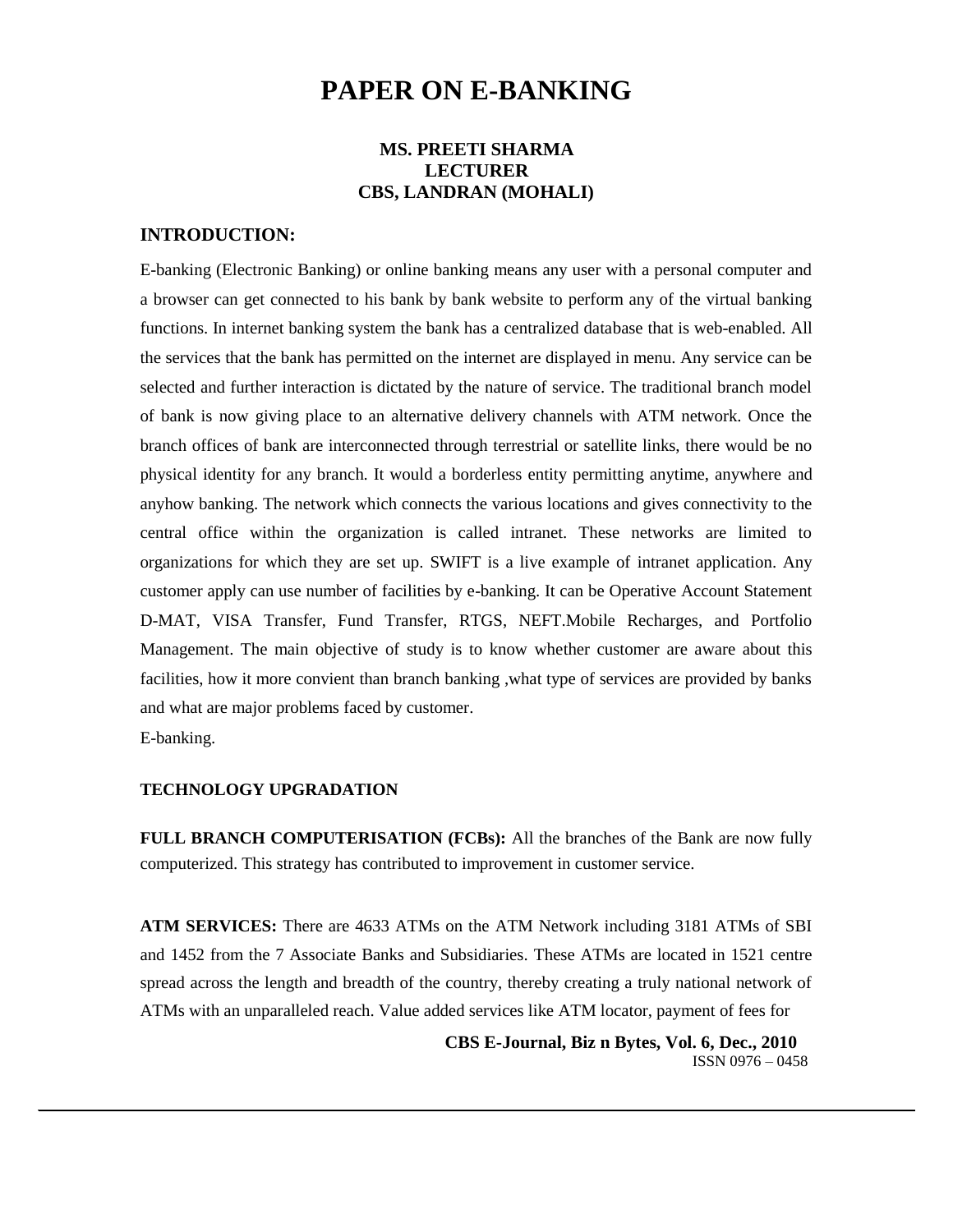college students, multilingual screens, voice over and drawl of cash advance by SBI credit card holders have been introduced.

**INTERNET BANKING (INB):** This on-line channel enables customers to access their account information and initiate transactions on a 24x7, boundary less basis. 1994 branches, covering 555 centres, are extending INB service to their customers. All functionalities other than Cash and Clearing have been extended to individual retail customers. A separate Internet Banking Module for Corporate customers has been launched and available at 1305 branches. Bulk upload of data for Corporate, Inter-branch funds transfer for Retail customers, online payment of Customs duty and Govt. tax, Electronic Bill Payment, SMS Alerts, E-Poll, IIT GATE Fee Collection, Off-line Customer Registration Process and Railway Ticket Booking are the new features deployed.

## **NETBANKING FEATURES\***

## **1. Credit card Payment**

Customers can pay their Credit card dues through this option.

# **2. Statement Download**

The customers can download their account statement onto their PC for the period of 5 months from the given date.

## **3. Change Customer profile**

The customers can update their mailing address and all their communication from bank will go to this new address.

# **4. Funds Transfer**

The customers cant transfer funds between their accounts, even if they are in different branches/cities. The customer can also transfer funds to any person having a Bank account anytime, anywhere, using Third **Party Funds Transfer** option. To avail of TPT facility, customer will have to sign the declaration form, which is available on the [Net o](http://www.hdfcbank.com/pdf_forms/third_party_transfer.pdf)r at any of the bank's [branches.](http://www.hdfcbank.com/ri/RI-branch1.asp)

## **5. New Fixed Deposit Request\***

The customer can open a Fixed Deposit Account on the Internet. He will just have to give details regarding the account from which he/she wants to transfer funds, the amount and terms for the

Fixed Deposit, the branch and the relevant maturity instructions.

# **6. Fixed Deposit Inquiry**

The customers can access details of their Fixed Deposit Account such as Principal Balance, Term of Deposit, Rate of Interest, Maturity Date, Maturity Amount and Instructions for Payment.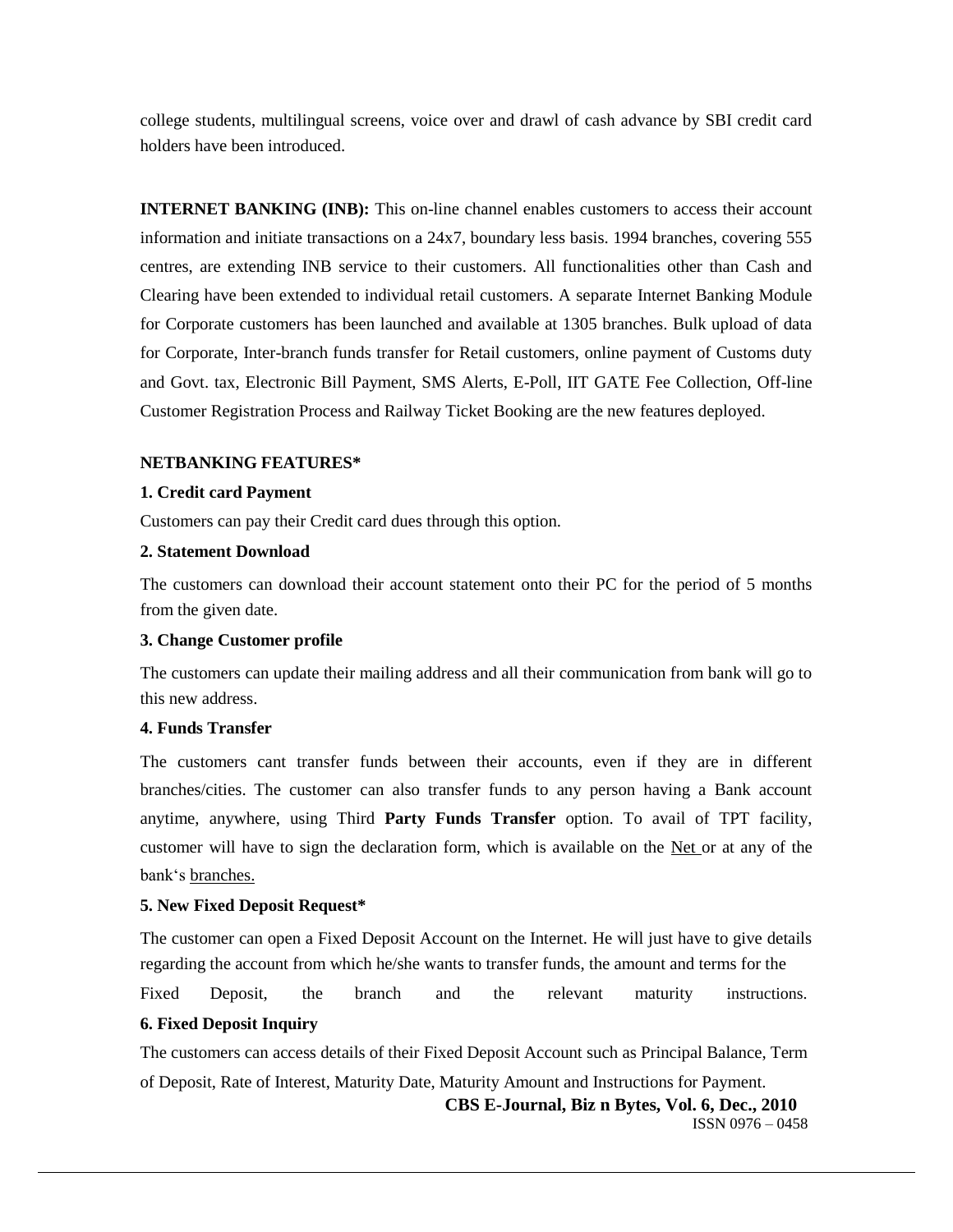# **7. Demand Draft\* Request**

The customers can issue a DD from their account at special rates. They will just have to select the account to be debited from and give the bank details of the amount, location and beneficiary. The bank will even have the Demand Draft couriered to the customer's mailing address. (DDs will be issued only where the bank has a branch or has an arrangement with a local bank).

# **8. Demand Draft Request at Beneficiary's address**

Net Banking offers a new facility to all its customers. The customer can issue a Demand Draft on the Beneficiary's name and address of his/her choice. He/she will just have to just select the account to be debited from and give the bank the details of the amount and beneficiary's name  $\&$ address where the customer want the Demand Draft to be delivered. The Demand Drafts would only be delivered within India. (DDs will be issued only where the Bank has a branch or has an arrangement with a local Bank).

**Note:** 1) This facility is only open to users who have registered for [Third Party Transfer](http://www.hdfcbank.com/pdf_forms/third_party_transfer.pdf) (TPT).

# **9. TDS Inquiry**

the customer can access information on Tax Deducted at Source for all their deposits for the current or previous financial year.

## **10. Stop Payment Request**

The customer can request Stop Payment on a cheque or series of cheques online by just entering the cheque number and the reason for stopping payment.

## **11. Cheque Status Inquiry**

The customer can view the status of a specific cheque issued on any of his/her accounts.

## **12. Cheque Book Request**

The customer can request for a new cheque book online. His/Her cheque book will be couriered to the address on the bank's records.

# **13. Account Balance Inquiry**

The customer can check his/her savings or current account balance, including information regarding Unclear Funds, Ledger Balances, Overdraft Limits and Sweep-In Amounts.

# **14. Account Statement Inquiry**

The customer can view all the transactions on his/her account for either the current period (i.e. from date of last statement mailed to him/her), or a specific period determined by him/her/. The customer can also request his/her statement via mail (mailing address will be as per bank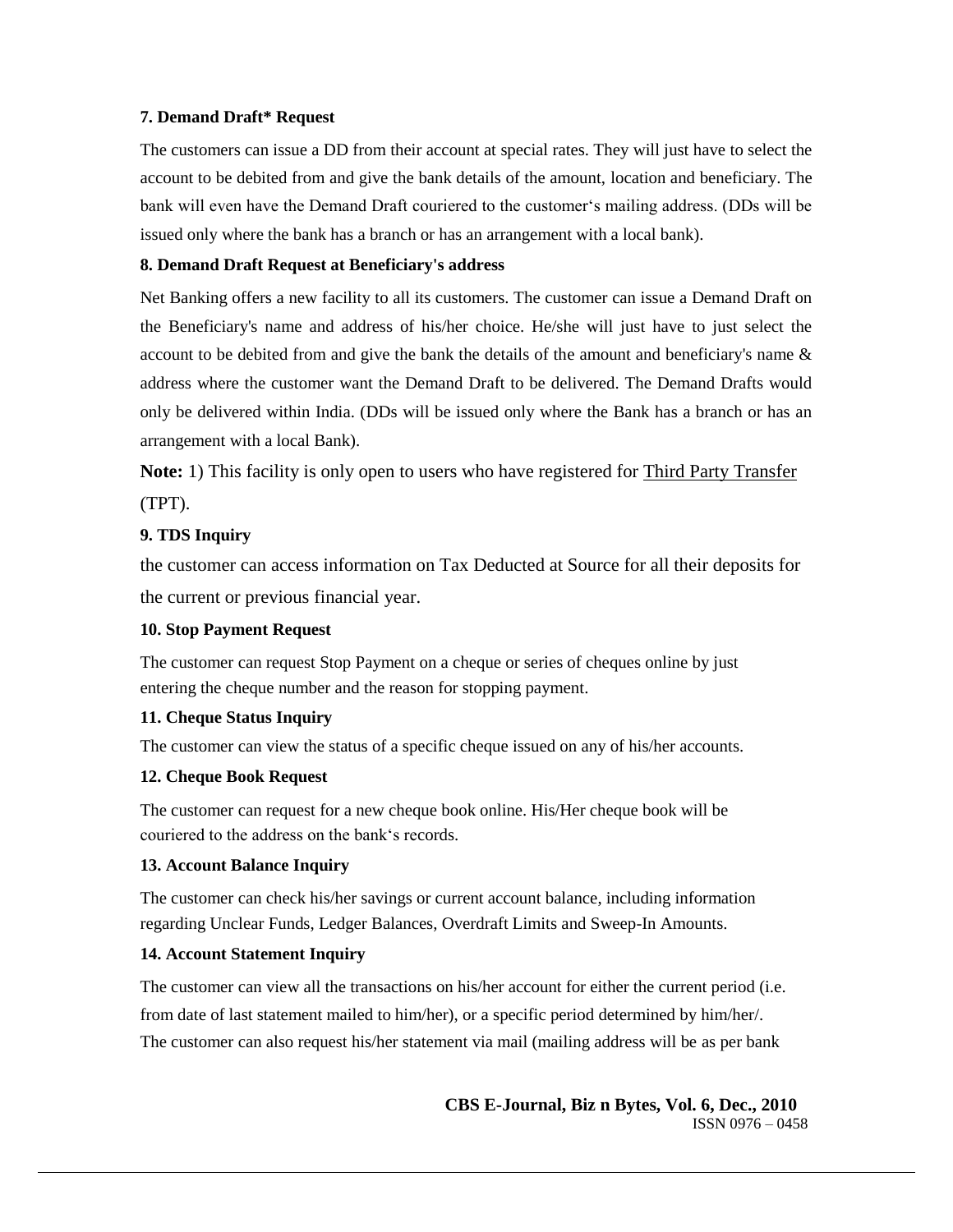records).

# **15. Customer Support**

The customer can use this option to communicate with the Bank for requests, instructions and queries.

# **16. Demat on the NET**

If the customer also holds a Demat Account with the bank, he/she can now access his/her account online. Through Demat on the Internet, he/she can see his/her holdings as on the close of the last business day. He/She can view his/her your transactions for the last 7 days. Check the status of the shares submitted for Demat in the last one month. The bank will also provide the customer with an ISIN search and a calendar to know the various settlement details on various exchanges.

# **17. Direct Pay**

An option exclusively for Bank Net Banking customers, which allows online purchases in a safe and secure environment. Shop online at websites, which offer our Direct Pay facility, such as [Sify.com, Fabmart.com,](http://www.sify.com/) [VSNL.com a](http://internet.vsnl.com/)nd many more. Through Direct Pay, the customer's account would be debited and the merchant's/ website's account gets credited instantaneously.

# **18. BillPay**

The customer can pay his/her mobile phone, electricity and telephone bills through the Internet using the [Bill Pay f](http://www.hdfcbank.com/ri/RI-EAGE-BP-intro.htm)acility.

# **19. Security**

With Net Banking, the customer can carry out all his/her banking and shopping transactions safely and with total confidentiality. The entire system is secured, using the whole gamut of security architecture including firewalls, filtering routers, 128-bit encryption and digital certification. So the customer is absolutely sure that all his/her online transactions are safe and protected.

*\* New Fixed Deposit Request/DD Request will be processed only during banking hours on the next working day.*

**GOVT. BUSINESS**: Software has been developed and rolled out at 7785 fully computerized branches. Electronic generation of all reports for reporting, settlement and reconciliation of Govt. funds, is available.

**STEPS:** Under STEPS, the bank's electronic funds transfer system, the Products offered are eTransfer (eT), eRealisation (eR), eDebit (CMP) and ATM reconciliation. STEPS handle payment messages and reconciliation simultaneously.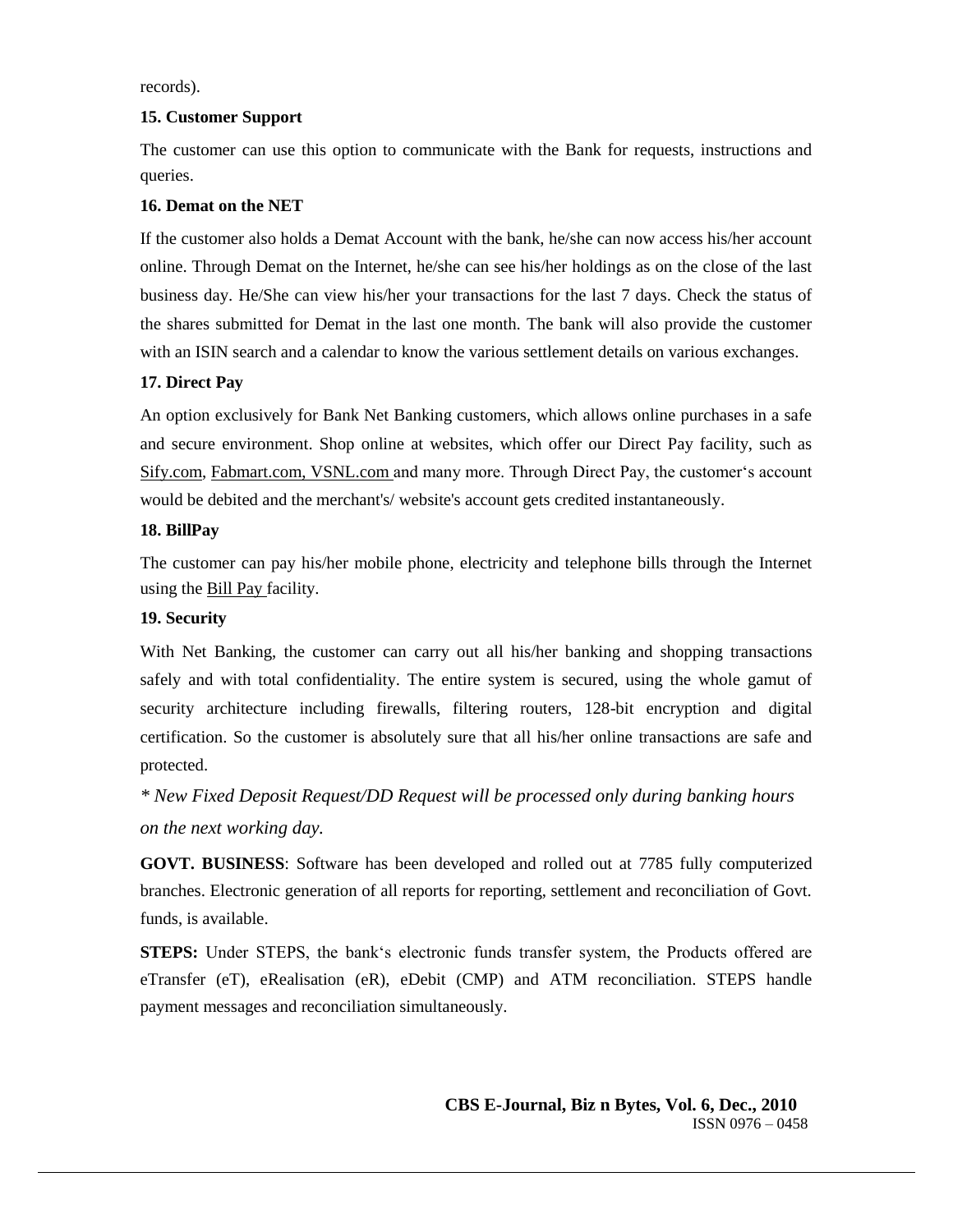**SEFT:** SBI has launched the Special Electronic Fund Transfer (SEFT) Scheme of RBI, to facilitate efficient and expeditious Inter-bank transfer of funds. 241 branches of our Bank in various LHO Centres are participating in the scheme. Security of message transmission has been enhanced.

**MICR Centres:** MICR Cheque Processing systems are operational at 16 centers viz. Mumbai, New Delhi, Chennai, Kolkata, Vadodara, Surat, Patna, Jabalpur, Gwalior, Jodhpur, Trichur, Calicut, Nasik, Raipur, Bhubaneswar and Dehradun.

**Core Banking:** The Core Banking Solution provides the state-of-the-art anywhere anytime banking for our customers. The facility is available at 574 branches.

**Trade Finance:** The solution has been implemented, providing efficiency in handling Trade

Finance transactions with Internet access to customers and greatly enhances the bank's services to Corporate and Commercial Network branches. This new Trade Finance solution, EXIMBILLS, will be implemented at all domestic branches as well as at Foreign offices engaged in trade finance business during the year.

**WAN:** The bank has set up a Wide Area Network, known as SBI connect, which provides connectivity to 4819 branches/offices of SB Group across 306 cities. This network provides across the board benefits by providing nationwide connectivity for its business applications.

#### **Who Can Apply**

All the customer need to access Net Banking is have a savings or current or fixed deposit account. Financial transactions can be made by savings account holders (with an either or survivor mandate), individual current account holders and sole proprietorship account holders. Now Kartas of HUF, Partnerships and authorized signatories of Partnership Concerns and Private Limited Companies can do financial transactions by filling up a special indemnity. The customer can download the form from website or contact your nearest branch.

## **REGISTRATION FOR NETBANKING**

If the person has saving or current account for bank**,** he/she can register for NetBanking by Calling [Phone Banking i](http://www.hdfcbank.com/ri/ri-eage-phb-numbers.htm)f he/she has a Telephone Identification Number (TIN)

**OR** downloading an e-Age Banking form. The completed form can be submitted at the nearest [branch.](javascript:branchWindow())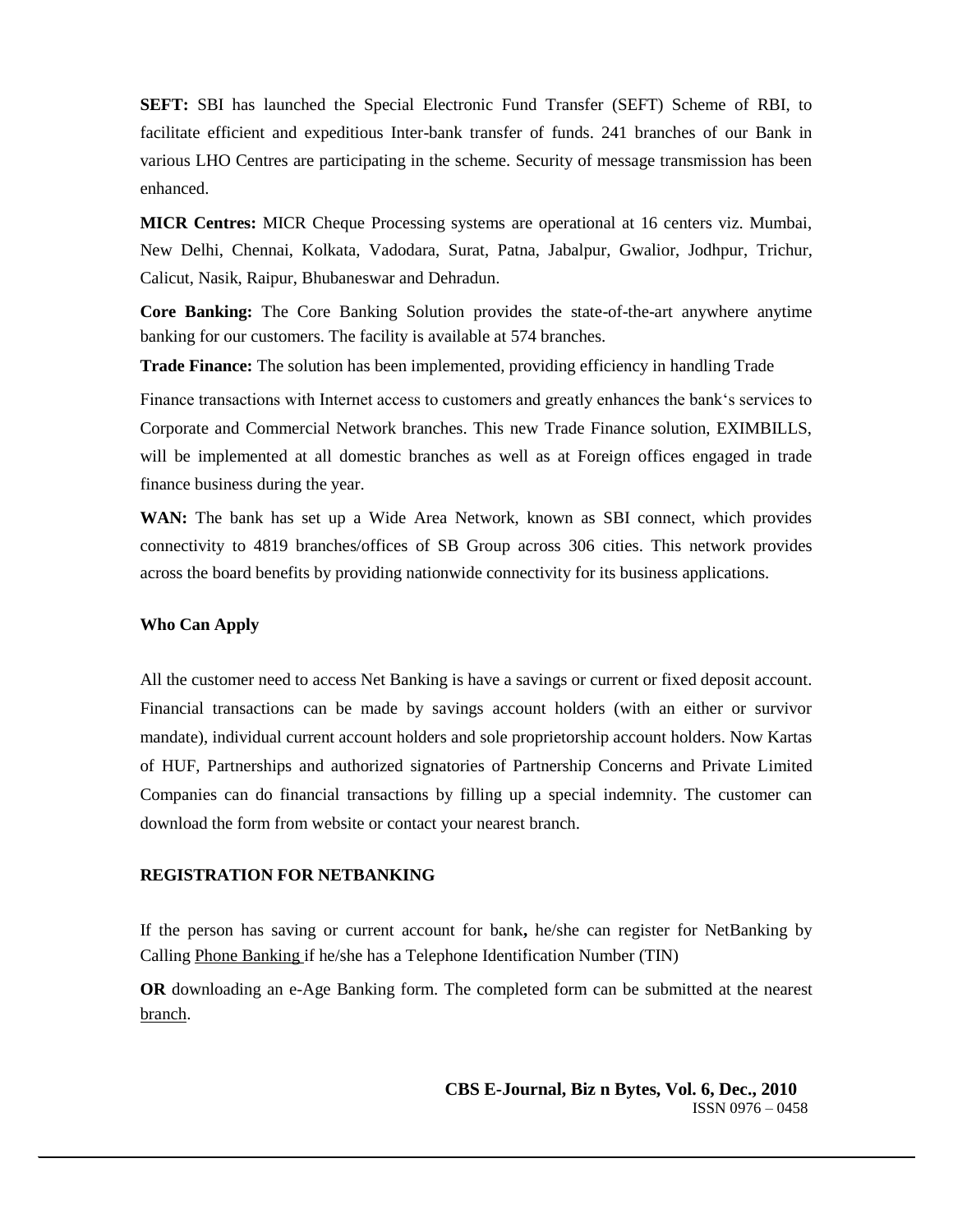The IPIN (password) will be mailed to the customer's correspondence address.

#### **Research Methodology and Data Collection**

The Paper was mainly concerned with evaluating the performance of Internet Banking Services and finding out the scope of Internet Banking Services. And method used for Research methodology **is** Non-Probabilistic convenience sampling and the data used was collected from both primary and secondary sources.

**Primary Data:** The primary data collection was done through the observation.

**Secondary Data:** Secondary data was collected from the following sources:

- a) Books on Internet Banking
- b) Journals
- c) Bank Sites

#### **Objective of Study**

- To study about E-Banking
- To know about Promises made by various banks
- To know about threats to E-banking
- To study about advantages of E-banking
- To know about various opportunities.

#### **PROMISES OF INTERNET BANKING**

As the potential that the internet held to transform different aspects of our lives manifested itself, it was forecast that its impact on financial services such as stock-broking and banking would be especially profound. Banking transactions could be conducted entirely in a virtual context with no physical exchange necessary. Also transactions are to a large extent standard with little, apart from price, difference between banks. For both these reasons banking was especially well suited to use the Internet. It promised to create a perfectly competitive electronic marketplace for banking products- with perfect information about products; larger number of buyers and sellers; and reduced transaction costs.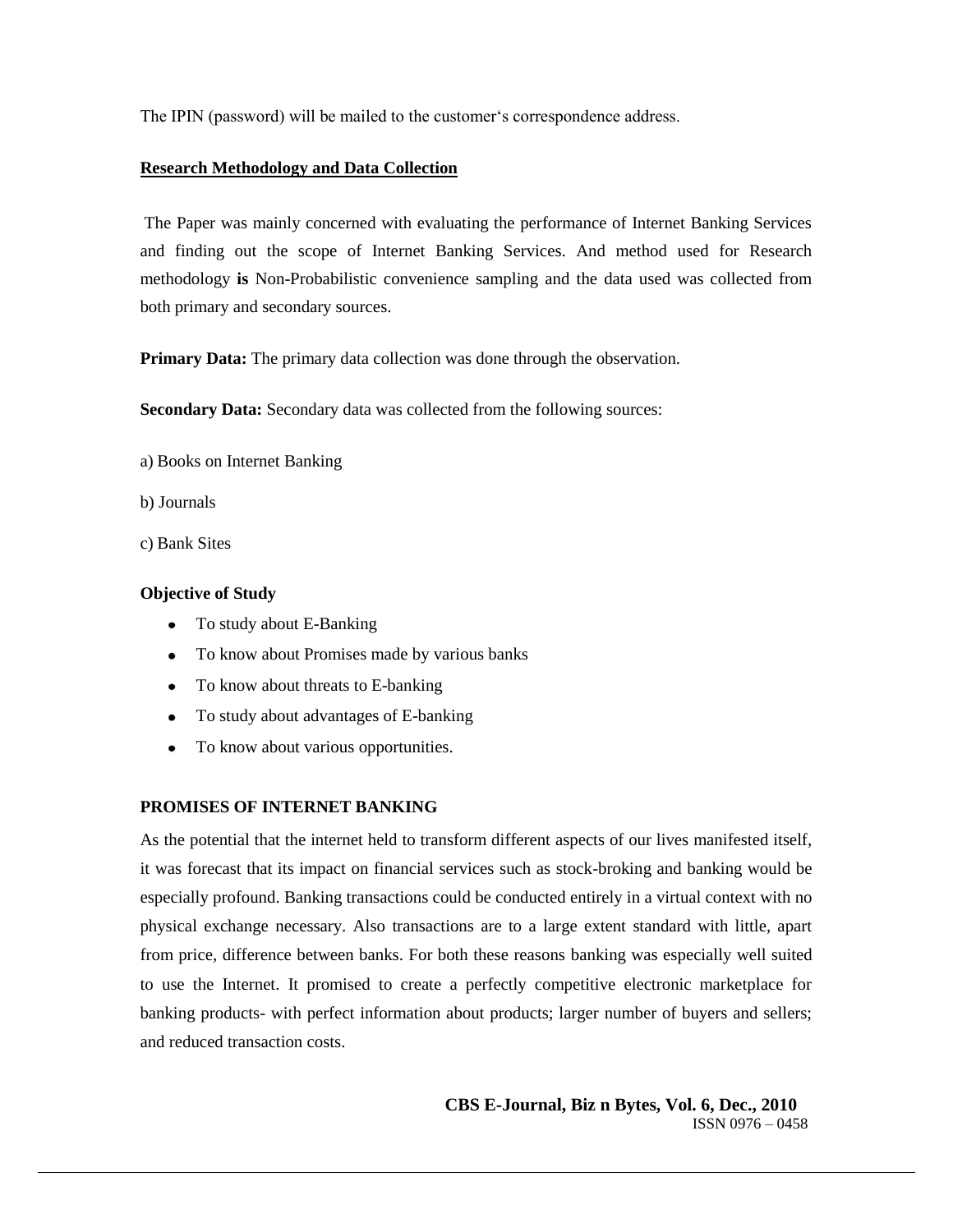#### **1. No physical change**

Historically, as the means of payment substituted gold by paper currency and paper currency by plastic and finally plastic by direct debits, the information intensity kept increasing. In the case of buying physical goods online, a large portion of the value to the customer is derived only after the goods are physically delivered. The internet brings supplemental value by aiding the search process, making comparisons efficient and automating order placement and billing. On the other hand, in determining which bank to place a deposit with, not only can the search be done online but the actual product delivery (deposit booking) can also be affected online. Since there is high information intensity and no physical exchange, the internet as a delivery channel is responsible for delivering a large portion of the value for a customer. More importantly, the end-to-end process can be completed entirely online.

#### **2. Reduced transaction costs**

Additionally various studies showed that as a delivery or distribution channel, the Internet could bring substantial cost advantages for banks. Consultants Booz-Allen & Hamilton estimated that whereas the cost of a customer walking into the branch and using a teller is USD 1.01 , the cost of conducting the same transaction on the internet is a tenth of that and is close to USD 0.10.This was also considerably lower than the cost of conducting the transaction over the telephone(USD 0.52) or having a customer visit an ATM (USD 0.27). Significantly, transaction costs over the internet are also lower than the cost of a customer accessing the bank over a dedicated telephone line using a modem.

The Booz-Allen study was quoted in many commentaries that described the impact of the Internet on banking included one by the United States Department of Commerce. There was a similar study on the costs of delivering banking services across different channels conducted by the IBM Consultancy Group. Although the absolute costs that they estimated for each channel were different from Booz-Allen , the message was the same- banking transactions on the Internet would cost banks a fraction of what a physical branch would.

\* reference: Singhal Sanjiv: TATA McGrew Hill Publishing Company Ltd. – Edition 2003

#### **3. Double-edged Sword**

Reduced delivery costs and the absence of physical exchange is indicative of why the Internet held so much promise to turn banking upside down. In theory, physical branches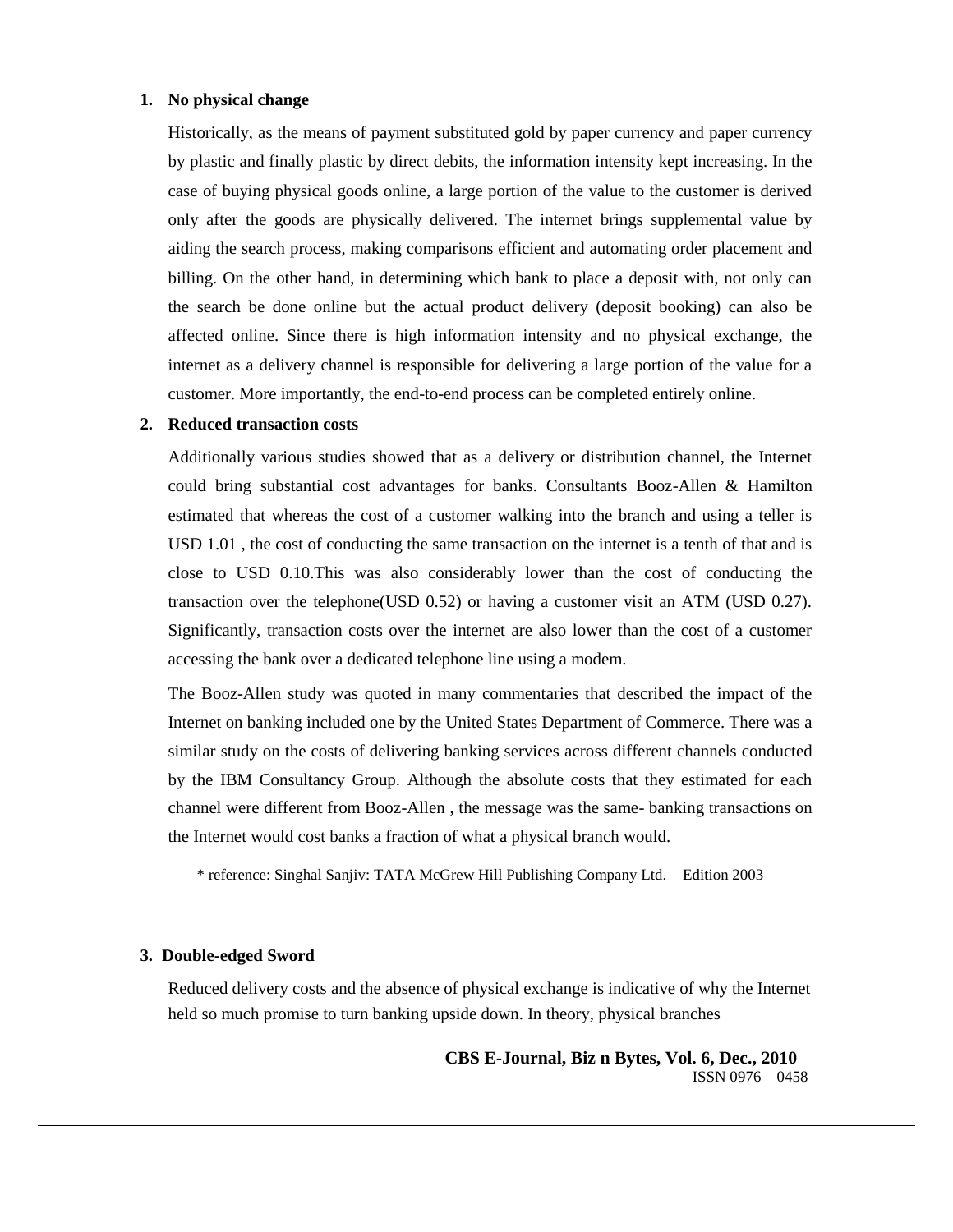were not required and the transaction costs over the Internet were much lower. It was almost obvious that from a bank's perspective this was the way to go. However, the promise of the Internet was a double-edged sword.

While it held the opportunity to lower costs and do away with costly branches and staff, it also posed the threat of compressing profit margins by making it easier and more efficient for customers to search and get comparative information on the offerings of various providers. Another threat that loomed in the distance was that this new electronic marketplace for banking products would directly link the savers in the economy with the borrowers and ultimately diminish the role of intermediaries like banks.

#### **3. Perfect Information**

One of the things that the Internet does extremely well is make perfect information available to all market participants by bringing about efficiencies in the search process. For buyers of banking services, there are sites that aggregate information on product offerings from different providers at a single location. By merely making information available to customers about multiple providers, these sites perform the function of dismantling the oligopoly of a few providers and bringing about a structure tending towards perfect competition. A good example of this would be E-loan, an online aggregator of loans. It allows potential borrowers to search and compare the offerings of thousands of providers. Obviously, this is something that a borrower cannot efficiently accomplish by walking around branches, researching product catalogues or calling.

Eliminating the agent's commission effects a further reduction in mortgage cost. As a further value addition to the client (and to the obvious detriment of the bank's profitability), E-loan monitors the mortgage over its life and continually alerts the borrower to cheaper refinance options. Perfect information would be available to the banks as well. The Internet makes it less likely that, for example, an individual could hide a bad credit history from prospective providers and beat the system by switching providers frequently. To that extent this superior information-set would enable banks to move away from portfolio-pricing, where good credits subsidise the bad ones, to a pricing structure that is based on the customer's credit history.

#### **4. Reduced role for intermediaries**

One of the most successful companies on the Internet is eBay. It offers visitors the ability to participate in online auctions hawking everything from a used car to a perfume bottle collection. More than 60 million auctions have been completed to eBay on an average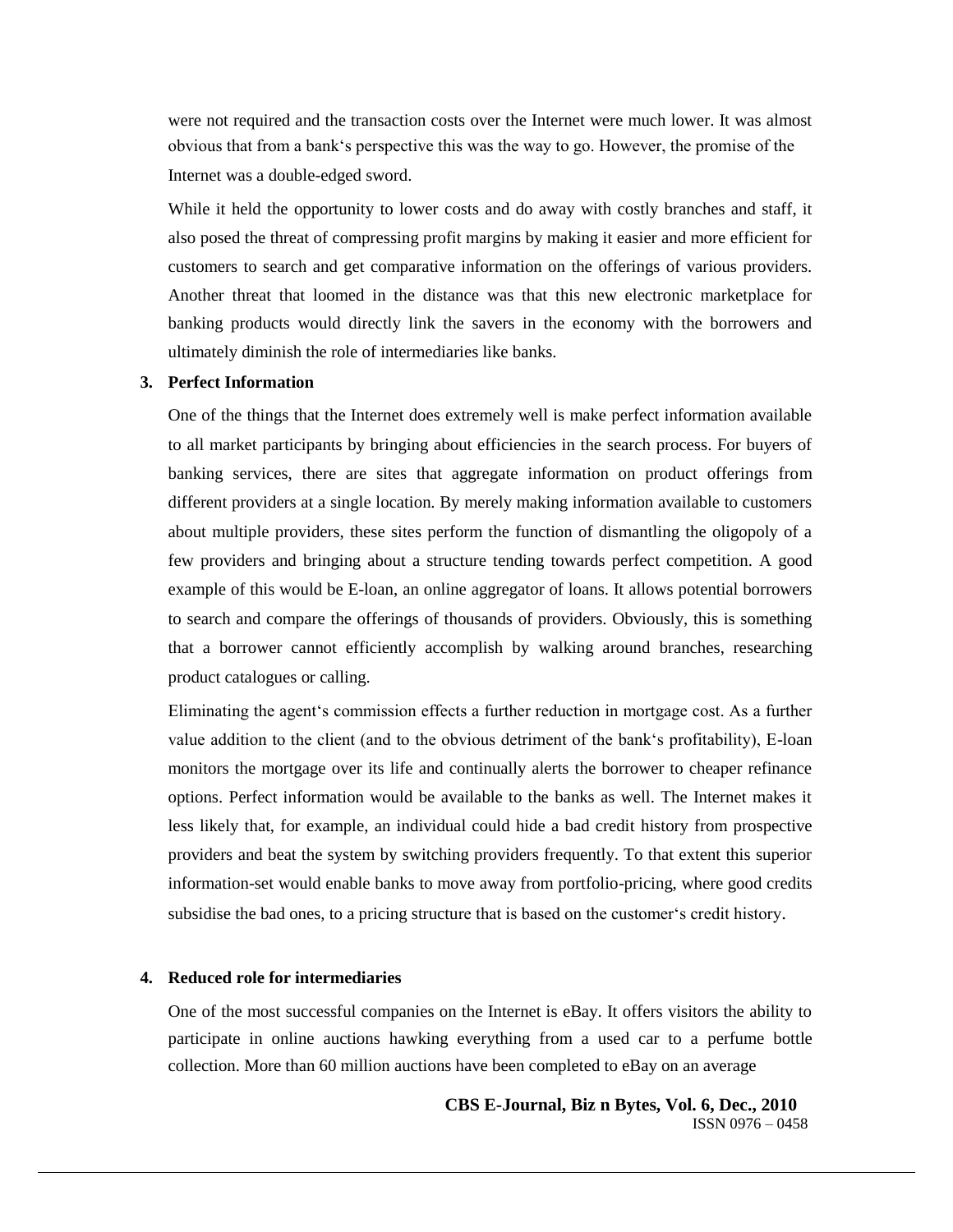basis set a new record of 1.782 million. For the first quarter of 2000, eBay generated net revenues of USD 85.8 million, a 100 % increase over the earlier year.

The likely reason for eBay's success is that it offers visitors an electronic marketplace that is tending towards perfect competition. This is achieved by two economic functions that eBay is providing. The first is aggregation of buyers and sellers and facilitating a search function. The second is bringing about efficiency in determining price that is enabled by the online auction mechanism which makes pricing transparent and also makes it dynamic since it is now driven by market conditions of \_demand and supply'.

An eBay online auction model applied to banking services could have a potentially devastating effect on banks. On the corporate baking side, the Internet could replace expensive teams of bankers whose job is to link the companies in need of capital with the providers of capital (and, in the process slice-off banking fees). By creating competition among the providers of capital, the Internet could help companies raise money at much finer spreads. Investment banks using the Internet such as WR Hambrecht have pioneered the use of online auctions to determine prices for initial public offerings (IPOs)

Hambrecht's trademarked OpenIPO is based on a Dutch auction system designed by Noble Prize winner economist Vickrey and allows individual and institutional investors to bid online for shares of an IPO. Participation is not based on who you know-qualified investor can open an account and place a bid. The auction treats all bids equally, whether from qualified individual investors or from a large institutional investor. The allocation is based on what the bidder is willing to pay rather than on the preferential treatment. This creates a market driven by supply and demand rather than influence or artificial demand.

#### **INTERNET ENABLED BANKING MODEL**

The new banking business model coalesces around the  $\angle$ 6 Cs<sup> $\cdot$ </sup> which are summarized below. $*$ 

| The 6 Cs | Traditional<br><b>Model</b> | <b>Internet</b><br><b>Enabled</b> |
|----------|-----------------------------|-----------------------------------|
|          |                             |                                   |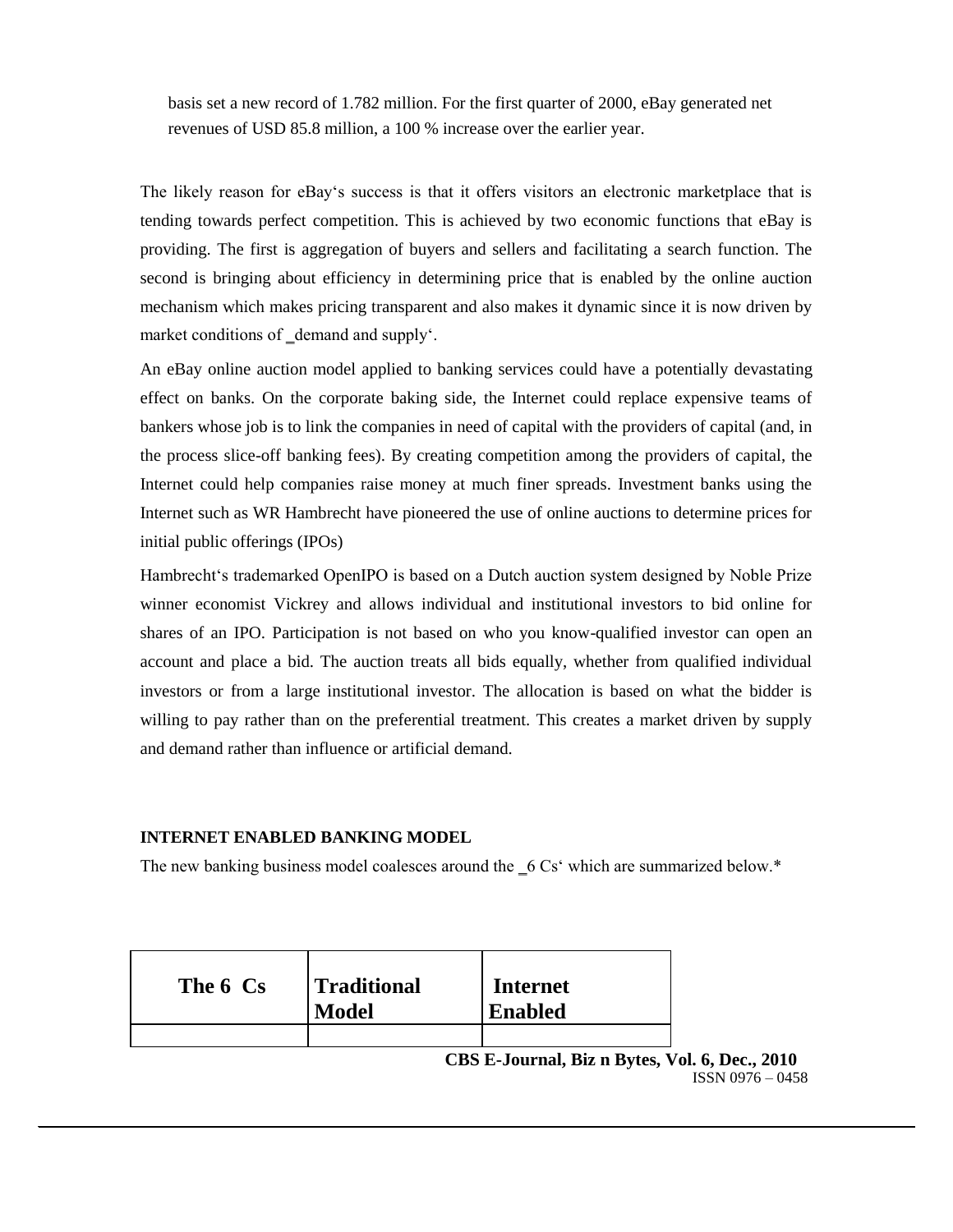| Cross-sell    | <b>Product Driven</b> | Relationship<br>value<br>driven      |
|---------------|-----------------------|--------------------------------------|
| Connectivity  | Stand-alone           | Connected                            |
| Channels      | Few                   | Multiple                             |
| Consolidation | Low                   | High-across<br>products<br>and banks |

\* Reference: Singhal Sanjiv: TATA McGrew Hill Publishing Company Ltd. – Edition 2003

# **THREATS TO THE BANKS DUE TO PHISHING**

#### **Threats to E-Banking**

The first and foremost threat is loss of customer faith in technology. Such attacks could make customers shun e-banking and reverts towards tradition brick and mortar banking. So, the banks will not be able to leverage the benefits from huge investments they have made for adopting technology. This threat thus spans the whole industry rather than any particular bank. Many a times banks have compensation policies for such cases where customer credit cards are used fraudulently using any of the techniques. If such attacks increase beyond a proportion the banks will lose control over the provisioning done for compensatory expenses. The bank may face lawsuits filed by customers under various legislatures like Privacy under IT Act 2000. There can be significant wastage of productive resources in handling such attacks and their consequences in the form of lawsuits etc. Another very important threat to banks is Reputation Threat. This is a threat which no bank can afford in today's competitive scenario. The ultimate threat is loss of business, profits, profitability and loss of customers.